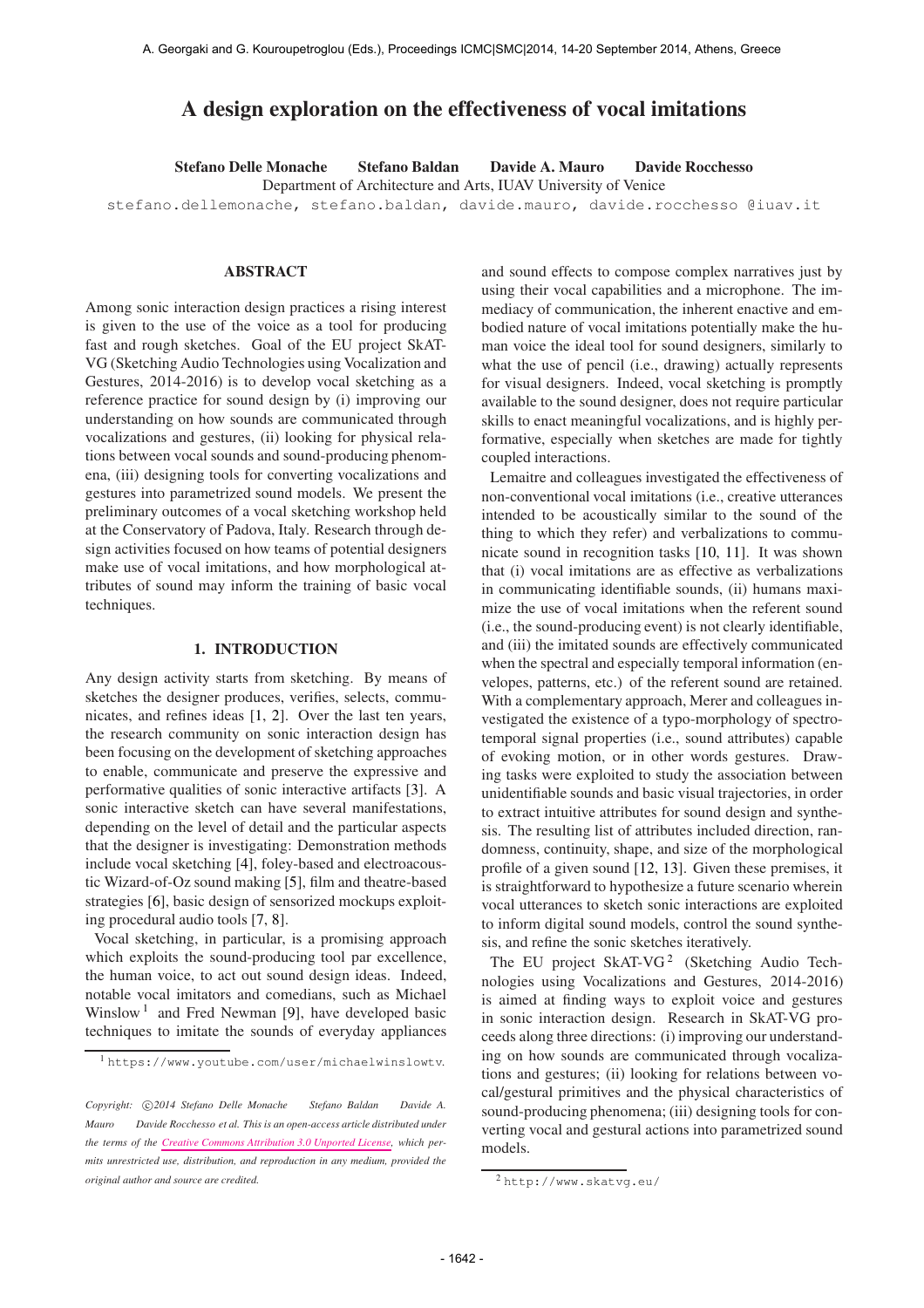In this paper we describe the research through design activities carried out by SkAT-VG researchers in the workshop on "Sonic sketches, voice and gestures for sonic interaction"<sup>3</sup>, organized by the Sound and Music Processing Lab  $SaMPL<sup>4</sup>$  of the Conservatory of Music "C. Pollini" of Padova (Italy), in collaboration with the Iuav University of Venice. Typically, in research through design activities, raw models and sketches of sonic interactive scenarios and artifacts become means of embodied design thinking, that allow to study both the designer's cognition and behavior, and to assess the goodness of experimental designs, tools, and approaches. The workshop is the natural venue wherein research meshes with design activities. Shared doing, reflective practices and inter-observation are instrumental to enable understanding through designing sonic and interactive objects [14]. The workshop was aimed at investigating the effectiveness of vocal imitations for design purposes and setting the playground for the development of a workshop format in the scope of SkAT-VG researches.

The paper is organized as follows: in section 2 the workshop is described in terms of learning and research objectives; in section 3 the preparatory exercises on vocalization techniques are described and assessed; section 4 presents the outcomes of the design session; finally we draw our conclusions.

#### 2. THE WORKSHOP

The workshop took place on March, 24th, 2014 at the Conservatory of Music "C. Pollini" of Padova (Italy). Twentyfour students of sound and music technologies took part to the workshop. The participants were split in four teams of six participants, tutored by the authors. The workshop was planned as a tight schedule of "learning by doing" activities. The first part of the workshop (morning) was devoted to sensitize participants to the topics of sonic interaction design and vocal sketching. After a brief presentation of the SkAT-VG project, warming-up and preparatory exercises were paced in order to incrementally engage and practice vocalizations. Ear cleaning, practice of vocal imitations and their Foley reproduction, vocalization of referent sounds according to given typo-morphological profiles had a double objective: For the participants they were means to learn some basic techniques to communicate basic sound events and effects; for the researchers the proposed exercises were instrumental to (i) observe the imitator's behavior, in terms of strategies for both imitation and recognition, and natural use of gestures, under the design perspective; and (ii) having a first insight on the effectiveness of use of typo-morphological profiles for vocal sketching purposes. In the second half of the workshop (afternoon), participants were engaged in a design session: The assignment was to conceive the sonic interaction with an artifact, within the framework of well-defined objectives and constraints. The resulting sketches were presented and discussed collegially. All the activities were video-recorded for further analyses.

# 3. PREPARATORY ACTIVITIES

The goal of preparatory exercises is to foster students to start discussing and thinking about the importance of sound in real and mediated environments. Arguments (e.g., about ecological and musical listening, auditory perception in interaction) are passed through playful activities such as sound walks and ear-cleaning exercises. In addition, sensitizing exercises are aimed at fostering engagement and breaking the ice of the typical social discomfort that may characterize the exposure of own body (and voice) in public.

### 3.1 Exercise 1: Ear cleaning and basic vocalization techniques

This simple exercise is presented as recognition task, the acousmatic listening of samples of sonic interactions is aimed at improving analytical skills. Samples are played in order to introduce the taxonomy of everyday sounds [15], the concepts of affordance, structural and transformational invariants, and to reflect on the informative, yet deceptive nature of sound. The presentation of sound samples is paced in order to gradually move the discourse from the simple description of sound to the understanding of the sound-action relations. The second part of the exercise introduces basic vocalization techniques [9] instrumental to imitate the basic sound phonomena previously presented. For example the *inhaled fry* technique, can be used to imitate a large variety of frictions, while the *palate grind*, shown figure 1, allows to reproduce a large variety of grinding and scraping sounds, as the name itself suggests. Participants listen to the moderator's example and try to repeat it. The progressive exploration of the technique enacts the control over one's own voice, nourishes the emergence of semantic associations, and facilitates self-confidence.



Figure 1: Arching the tongue on the soft palate while exhaling produces the *palate grind*, which is useful for the imitation of hand saws, trains, coffee grinders and so on.

<sup>3</sup> [http://skatvg.iuav.it/?page\\_id=196](http://skatvg.iuav.it/?page_id=196).

<sup>4</sup> <http://sampl-lab.sme-ccppd.info/>.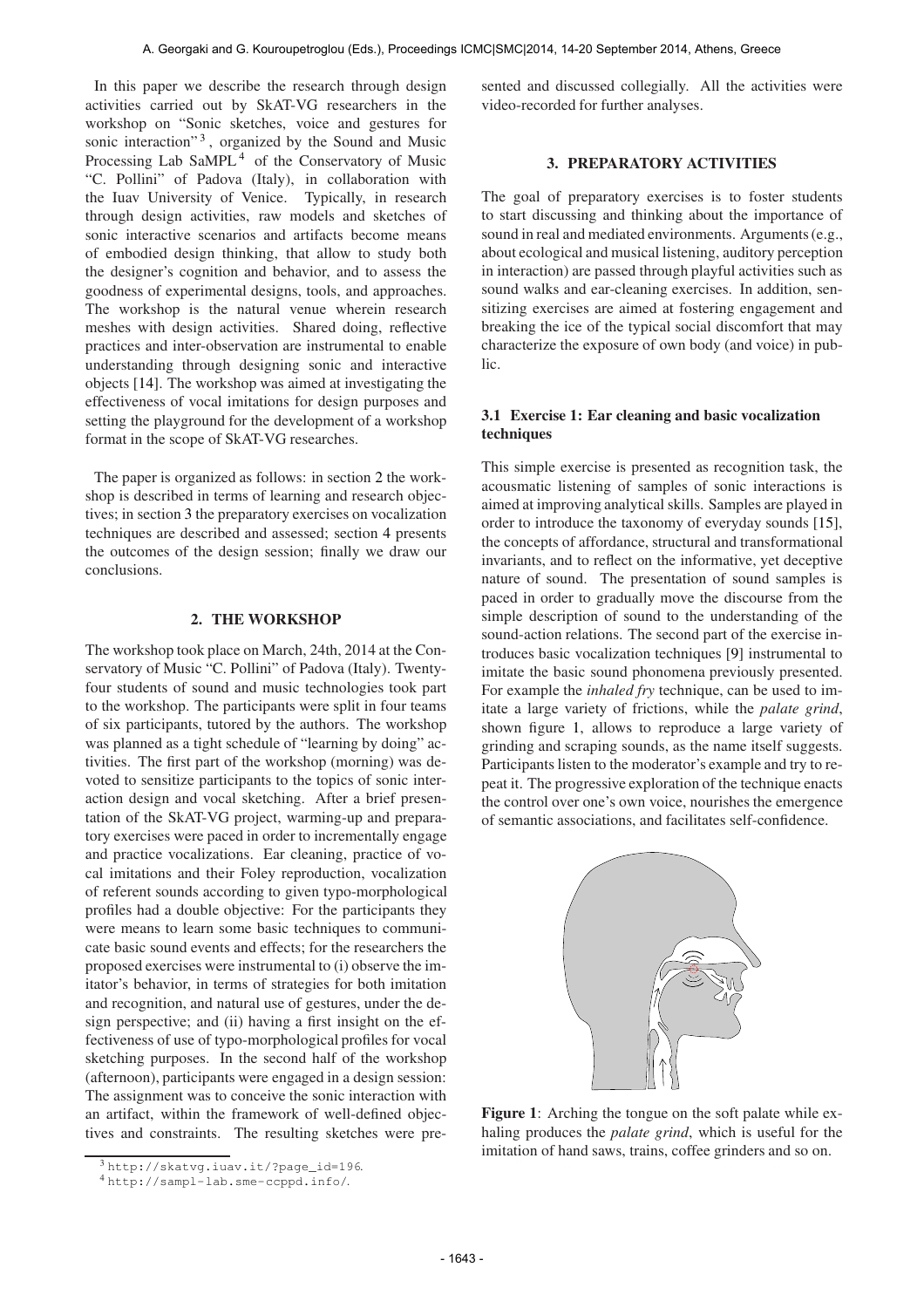# 3.2 Exercise 2: What is that makes *tictic*, *vvrrrrr*, *psssst*?

The goal of this exercise is to practice vocal skills by imitating a set of referent sounds. The exercise is proposed as competitive cards game, suitable for small teams of players.

# *3.2.1 Rules and pacing*

Each team is provided with a deck of cards of referent everyday sounds, and a set of Foley-oriented ordinary, sounding objects such as clips, strings, pens, marbles, dice, boxes of various shapes and materials, elastic bands, brushes, and pipes. Within each team, the first player (i.e., the performer), placed behind the other components' back, takes a card and tries to mimic the described referent sound (e.g., an explosion). The other players (i.e., the listeners) should guess the referent sound. The listeners can manipulate the sounding objects at their disposal to facilitate the guess. When someone guesses correctly the team receives one point, and the turn is passed to the nearest player on the left. Discarded cards entail one point of penalty. The amount of cards collected in the preallocated time slot determine the winning team.

The set of referent sounds was chosen in order to encompass a mixture of the categories of sounds used by Lemaitre and Rocchesso [11], that is (i) identifiable complex events, (ii) elementary mechanical interactions, and (iii) unidentifiable mechanical sounds. We did not use the category of artificial sound effects, which would result too difficult to describe univocally on the card and consequently difficult to mimic. Table 1 shows the list of referent sounds present in our deck of cards:

| sharpening blade        | bouncing ball   | hammering |
|-------------------------|-----------------|-----------|
| shutting squeaking door | rolling ball    | explosion |
| blender                 | buzzer          | blowing   |
| bottle pop              | sea waves       | wooshing  |
| electric fan            | engine          | typing    |
| horse trot              | crumpling paper | whipping  |
| scissors                | pouring liquid  | hitting   |
| suction cup             | wooden impact   | sawing    |
| wind                    | throwing dice   | drilling  |
| gas stove               | spring          | puffing   |

Table 1: List of referent sounds.

# *3.2.2 Results and discussion*

In the scope of the SkAT-VG project, this exercise was aimed at observing the behavior of the potential designer. The players were free to move and use free gestures to accompany and support their mimicking, no constraints were given except for the ban on using onomatopoeia and, of course, speech. For this purpose, a laptop was placed in front of the performer in order to document the imitation. Each team had forty minutes to mimic a total amount of thirty cards (i.e., sounds). All the teams managed to play at least ten cards, which gives a hint of the initial difficulty and reticence of vocal sketching as a practice, and the effort needed to pinpoint a specific sound through vocalizations. The analysis made on edited video-recordings stressed a number of interesting issues.

Familiarity: A first observation is that the familiarity with the referent sound, in terms of internalized experience, largely affects both the imitation and guessing stages. Cards like typing, shutting squeaky door, scissors, explosion or pouring liquid took a short time to be communicated. On the other side, cards like drilling and whipping required several iterations for the teams to agree on the guessing.

Temporal patterns: Similarly, it was observed that referent sounds with dense and irregular temporal patterns require more effort to be reproduced with the voice. For instance, the compound sonic gesture of throwing dice was mimicked as a combination of shaking and bouncing. However, the listeners initially interpreted these two sound events as throwing and falling of rounded objects, such as spinning tops. Only after several tries of Foley exploration of the imitated sound (dice were among the available sounding objects), performer and players agreed on the imitation.

Direct and indirect sounds: A further consideration concerns the ease of vocal imitation of direct and indirect sounds, being the former the sound of tightly coupled manipulative actions (e.g., pouring liquid, scissors), and the latter the sound produced by a process caused by either a manipulative or triggering action (e.g., throwing dice, drilling). Direct sounds seemed to be easier to imitate and guess compared to indirect sounds, which implies more levels of mediation and result in less embodied interaction. Use of gestures: From the viewpoint of a future SkAT-VG tool, this exercise was aimed at observing in which way a potential designer, asked to produce, for instance, a crumpling sound, would make use of his/her body and gestures to support vocal sketching. Recent studies showed that humans mainly mimic the sound-producing action when the causal action can be identified. Conversely, when the sound-action causality is lost, humans trace contours related to the acoustic features of sound [16]. From the design viewpoint, we observed that the more extroverted participants made use of mimicking gestures when the referent sounds were directly linked to causal actions. For example, whooshing sound was mimicked as acting with a sword, pouring liquid was accompanied by the referent action. Scissors sound was described either by representing the motion of the sharpened edges with the index and middle fingers, or by representing the opposable movement of the thumb and the index to operate the handles of the scissors. Head movements were often used to trace the sound dynamics and accompany the gestures.

Use of Foleys: when conceiving this exercise, we introduced the use of Foleys as means to reinforce the guess by the listeners. In particular, given the competitive nature of the exercise and the constraint of time, we expected that the listeners would have exploited the objects manipulation to facilitate the guess. For this purpose, we were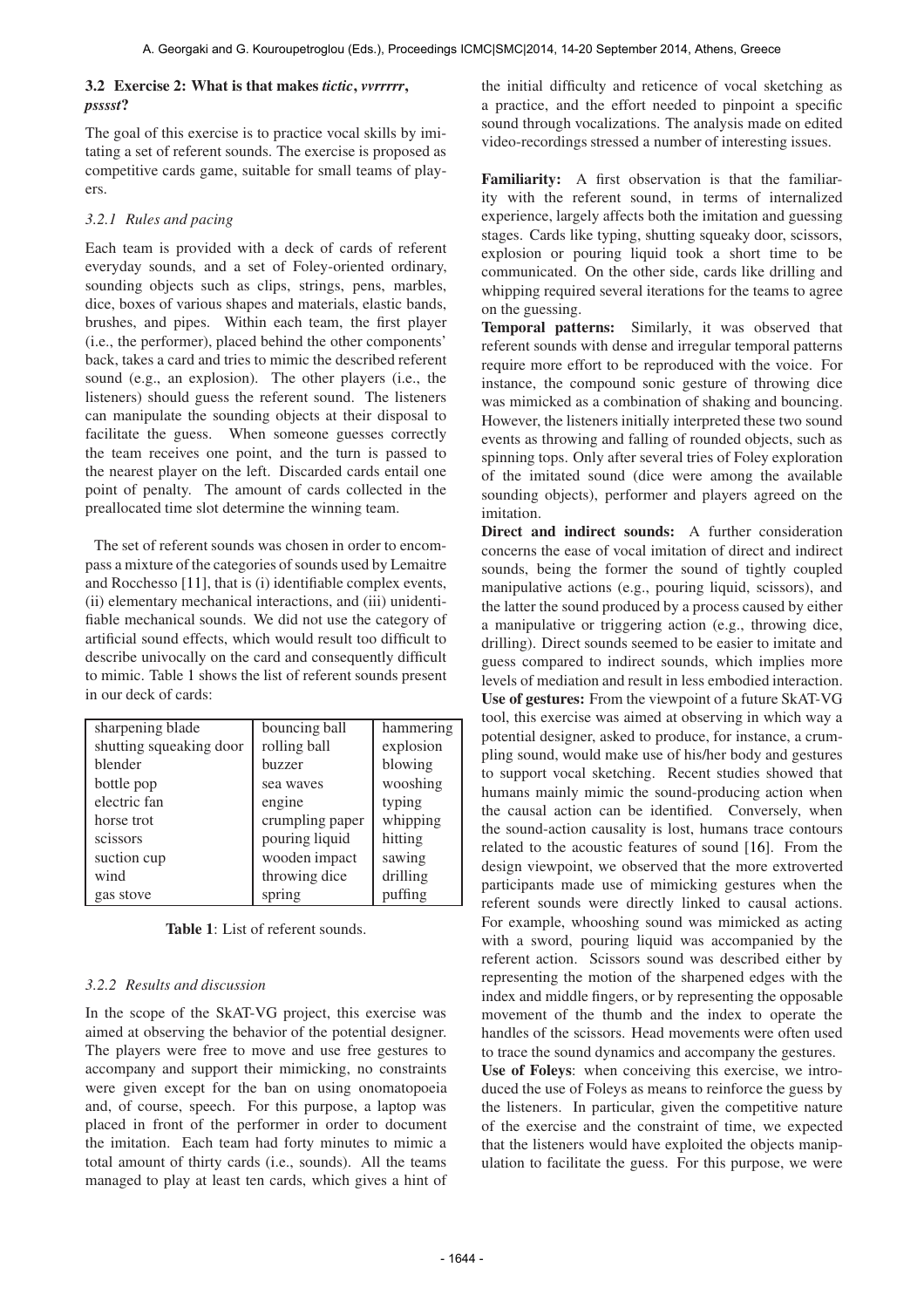interested in observing the guessing strategies used in objects manipulation, whether focused on finding the right object to reproduce the sound producing action rather than the spectro-temporal characteristics of the sound to guess. Nonetheless, this happened very few times. Listeners generally preferred to enable discussion through sound and action mimicking. On the other hand, we should account retrospectively the fact that the use of Foley in the scope of the exercise was somewhat ill-posed.

# 3.3 Exercise 3: Play it *repeated*, *irregular*, *passing by* and *approaching* again, Sam!

The goal of this exercise is to enact and fine-tune the control over single vocal techniques, by modifying a given vocal sound according to some typo-morphological attributes. The exercise is proposed as competitive cards game, suitable for small teams of players. Under a design viewpoint, this exercise represented a first exploration on the effectiveness of such attributes as vocal sketching patterns.

### *3.3.1 Rules and pacing*

Each team is provided with two decks of cards containing the verbal description of the typo-morphological attributes of sound, listed in table 2. This exercise leans on the list of high-level descriptors of spectro-temporal dynamics, associated to categories of motion by Merer and colleagues [13, 12]. They were proposed as they are, to test their validity in the context of abstract vocalizations. Each team is provided with the same predefined vocal sound. The sound is representative of a specific vocal technique (e.g., glottal fry), and should be abstract and short enough to not be associated to any sound-producing event. Within each team, the first player picks up a card from the first deck and tries to vocalize the assigned sound, according to the resulting attribute. The other players (i.e., the listeners) have to guess which attribute was vocalized among the ones available in their second deck. When someone guesses correctly the team receives one point, and the turn is passed to the nearest player on the left. Discarded cards entail one point of penalty. The amount of cards collected in the preallocated time slot determine the winning team.

For this exercise, we also asked the players to draw, at each round, their personal, visual interpretation of the attributes' verbal description. Each team had forty minutes to go through the whole deck.

### *3.3.2 Result and discussion*

An observed limitation of vocal sketching as a design practice is that it is quite complicated to intentionally vocalize sounds that have not a direct referent in the physical world [17]. Sonic interaction design workshops' experiences showed that designers mostly make a metaphorical use of vocal sketching. In other words, its use is not only constrained by one's own vocal capabilities, but also by the difficulty to detach from the personal repertoire of mental images of sonic events. Even when abstract, electronic sounds are concerned, they are mostly related to specific

| Shape    | Size         | Randomness  | Direction | Continuity |
|----------|--------------|-------------|-----------|------------|
| Linear   | <b>Small</b> | No irregu-  | Passing   | Stable     |
|          |              | larities    | by        |            |
| Repeated | Medium       | Low irreg-  | Approa-   | Impulsive  |
|          |              | ularities   | ching     |            |
| Rotating | Large        | High irreg- | Going     |            |
|          |              | ularities   | away      |            |
|          |              |             | Rising    |            |
|          |              |             | up        |            |
|          |              |             | Falling   |            |
|          |              |             | down      |            |

Table 2: List of categories (shape, size, randomness, direction and continuity) and their morphological attributes.

sci-fi imagery and effects. This exercise is conceived as a possible training method to go beyond this limitation. For this purpose, we assigned a low-pitched, "aaah" glottal fry sound. This technique is used to describe a particular series of clicking sounds created in the glottis.

In general, this kind of exercise required more engagement, in terms of body effort and exposure, compared to the previous one. We observed a limited use of free gestures, except when they accompanied attributes which needed some reference point. For example the size attribute, which refers to the perceived size of the sound profile, is highly subjective. In some cases, the players exploited their open arms to accompany their utterances in order to convey small, medium or large size. Similarly head and body movements were exploited for supporting passing by, approaching, and going away direction, and rotating shape. Major confusions were also observed regarding the meaning of linear shape, stable continuity, and no irregularities (randomness), which were often perceived as interchangeable. On the other side, rising up and falling direction, low and high irregularities, impulsive continuity resulted almost immediate to perform and guess. These observations are reflected in the visual representations made by participants. The size attribute is represented with various shapes of different sizes. Passing by, approaching and going away visualizations always use a referent sign, like a dot representing the listener's head. As a general remark, the exercise proved to be useful to foster the exploration of the given vocal technique, but failed in providing a coherent typo-morphological strategy. This confirms Merer and colleagues' observation about the possible bottleneck occurring in the perceptual overlap between some elementary patterns of their proposed typology. Further iterations are needed to improve both the exercise and the deck of cards.

### 4. THE DESIGN SESSION

The afternoon activity was devoted to the design session. The assignment for each team was to conceive the sonic interaction with an artifact within the following constraints; (i) use the glottal fry sound practiced in exercise 3; (ii) produce at least four variations of the glottal fry sound; (iii) the sound is coupled to the actions needed to use the artifact;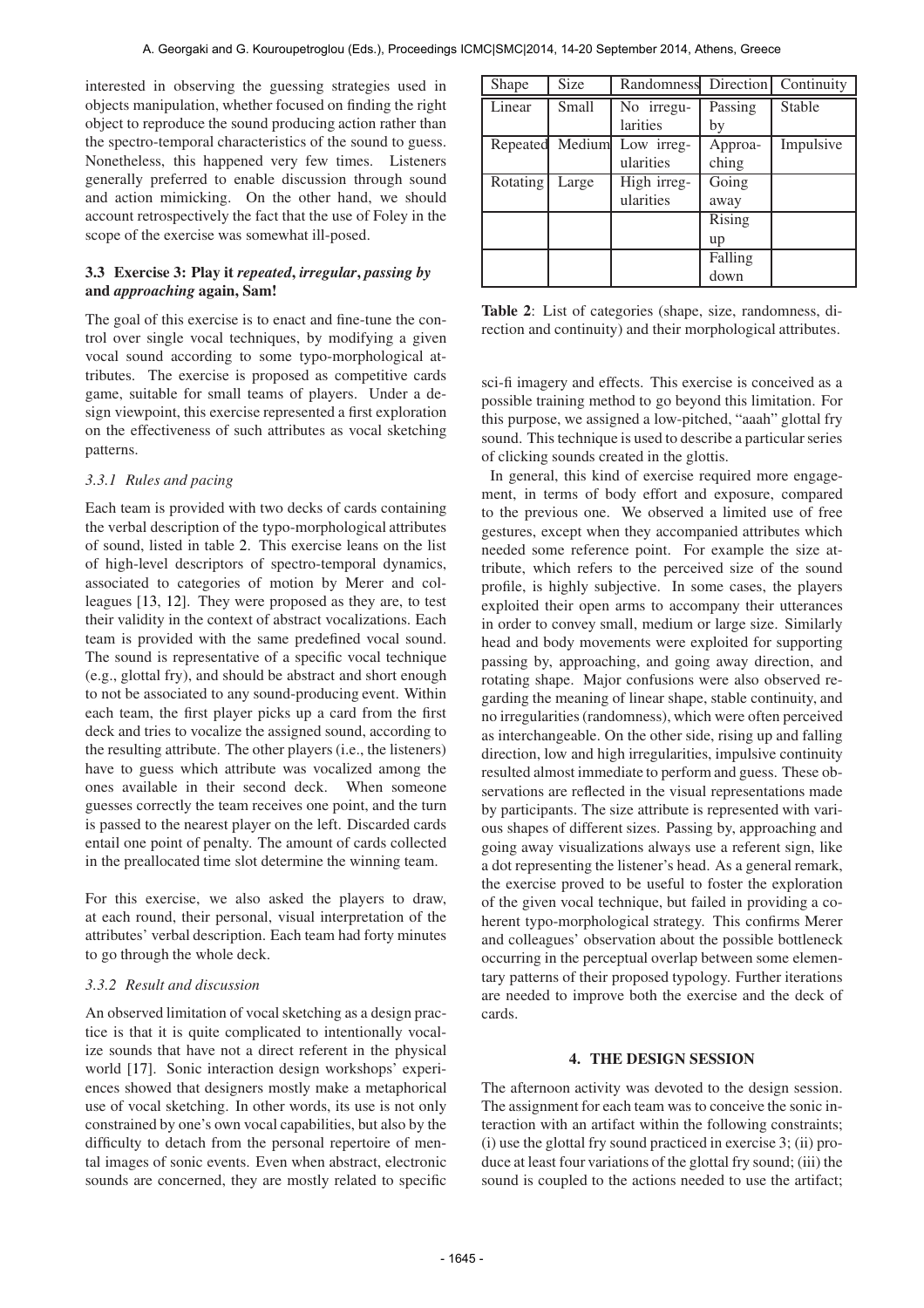(iv) no speech. Additionally, we asked the teams to try to synthesize the vocalized sounds with the help of their tutor. For this purpose, we prepared a custom GUI to control the synthesis parameter of the friction sound model, available in the Sound Design Toolkit (SDT) [8]. Nonetheless, only one team managed to work on the SDT. The remaining approached the sound synthesis too marginally to be evaluated. Rather, that was a cue of the fact that timeconsuming activities such as sound programming need to be properly paced and organized. Indeed, the teams had two hours to develop and prototype their design ideas, produce and rehearse their sonic sketches, and prepare their presentation.

# 4.1 The Maiden Iron

# *Sebastiano Aleo, Stefano Ceri, Andrea Fregnan, Matteo Girardi, Elisa Leonori, Elia Zupin.*

Ironing is an activity of rich multisensory interaction, involving vision, proprioception, touch, heat perception, and sound. An expressive sound can make continuous ironing a more engaging and effective activity. Sound can help avoiding accidents by signaling presence of the hot iron. The amount of vapor can be, and already is in some extent, conveyed through sound.

### The design process:

In the brainstorming several everyday activities where considered for sound augmentation. Ironing was unanimously recognized as an activity where sounds can be profitably used both in continuous manipulations and in signaling. The construction of a mockup iron that could be actually manipulated allowed extensive vocal sketching accompanied by the gestures of ironing. The final mockup is shown in figure 2.



Figure 2: The Maiden Iron.

Discussion: It is interesting to notice that the prop materials were not much used for experimenting with different sounds. Instead, they were used for making a credible mockup artifact the group could play with. Gestures were exerted directly on the artifact as simulated control action, and the voice was used as exclusive sound sketching tool. The team coordinator preferred to use most of the time for practicing the stirring actions and the associated

vocal sound simulations. The group was exposed at the Sound Design Toolkit only at the end of the session, thus getting only the impression on how the vocal imitations could be actually turned into synthetic sounds and further refined by manipulation of the model parameters.

# 4.2 ElectroSonar ByCycle

# *Simone Arrighi, Alessandro Aruffo, Enrico Baccarin, Matteo Michelutti, Matteo Pilotto, Nicola Sanguin.*

The ElectroSonar ByCycle, shown in figure 3, was conceived as a sonic augmentation of the pedaling, similarly to what children do when they tape the card on the frame, so that it touches the spokes. Rising up and falling down profiles informed the evolution of the sound feedback, according to speed. Breaking sound, horn, and an anti-theft system were designed.

The design process: Vocalizations and gestures were used to produce fast and rough sketches of the envisaged functions. Several and extensive iterations were needed in order to translate the vocalizations in synthetic sounds, on the SDT environment. In practice, the tutor acted like an interface between the software tool and the designers, manipulating control parameters, proposing sounds and waiting for further inputs from the participants. For this purpose, the participants were asked to refine the synthetic sound, by using their voice and gestures.



Figure 3: The ElectroSonar ByCycle.

Discussion: The main concept is to hide from the view of the designers all the software complexity and let them "play" with the sonic material. In the context of the project, the approach pursued by the team highlights the potentialities of vocal sketching, but also shows how, generally speaking, designers want to have full access and complete control over the tool they are interacting with. In this case, the participants were curious to learn about the sound synthesis parameters and their perceptual contribution to the resulting sound.

# 4.3 The Warmefresher

*Elio Bizzotto, Matteo Boscolo, Mirko Brigo, Marco Parlante, Lorenzo Pasquotti, Mattia Piovani.*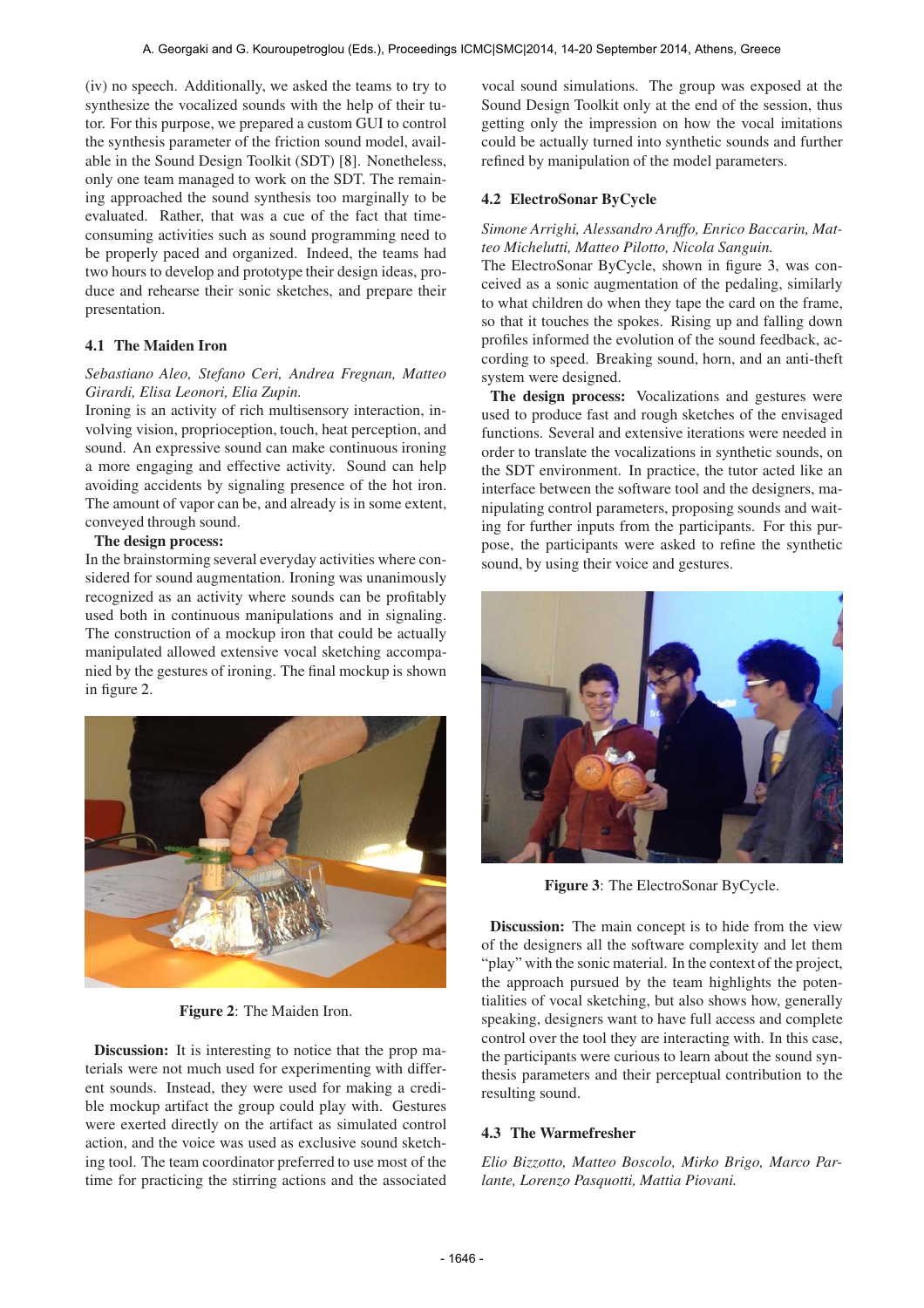The Warmefresher is a heat adjuster for liquids and beverages. It is controlled by turning the bottle as one would do with a common tap mixer. Continuous sound feedback informs the user about the difference between the current heat of the liquid and the desired one: rattling if the bottle is too cold, harsh if the bottle is too hot, smooth and stable if the bottle is at the right heat. The Warmefresher was conceived to ease the process of warming milk for babies.

The design process: After trying potential interactions with found objects, the team chose a plastic bottle, and explored vocal associations of direct manipulations on the object, and various liquid sound qualities. Several rehearsals were exploited to evaluate and refine the design idea. Each participant in turn played the roles of the user, the vocal performer, and observer. The final sketch is shown in figure 4, and is composed of a plastic cup, which serves as a warming up/cooling down docking base for the bottle.



Figure 4: The Warmefresher.

Discussion: The team made use of metaphorical associations of sound, so that they would mimic, to a certain extent, instinctive vocal reactions which occur when feeling cold or touching hot objects. For this purpose, high irregularities in the sound intensity were used to represent the concept of "too cold", as they somewhat reminded the sound of rattling teeth and shivering. On the other side, an increase in pitch and roughness of the timbre was used to suggest the concept of "too hot", as if the device was screaming after being burnt by something. The last part of the discussion involved the manipulation of the friction model available in the Sound Design Toolkit, and the proposal of configurations of parameters to synthesize the sounds.

### 4.4 The Crushingnoise

## *Matteo Polato, Alessandro Perillo, Daniele Pezzi, Niccolo´ Granieri, Laura Nao, Devid Bianco*

The Crushingnoise, shown in figure 5, is an expressive device which reacts to simple manipulations like pumping, crushing, rotating, tilting and their combinations. The stand-by sound is modulated according to the actions exerted. The Crushingnoise was conceived as a playful and relaxing tool. Two or more Crushingnoise allow users to engage in collaborative non-verbal interactions.

The design process: The brainstorming focused on building relationships between improvised configurations of found objects and continuous manipulative actions. The team explored intuitive associations between sound and gestures. Blindfolded interaction allowed to better concentrate on the sound-action links. Each member either performed the vocal sketch or the physical interaction. In this way, the sound and interaction designers could enable mutual comparison and exchange observations. The final sketch is composed of two small wooden bases between whom a small piece of foam is placed.



Figure 5: Two Crushingnoises in interaction.

Discussion: After several iterations, the team decided to abandon their initial musical approach, to focus on the use of some sound attributes explored in the morning. They used the attributes "rising up", "falling down" and "randomness" to sketch the sonic interaction. Rising up and falling down were associated to the upwards and backwards pushing, while randomness was linked to the tilting. However, together with the expressive potential of the device, several other attributes emerged, depending on the manipulation exerted (e.g., fast irregular pumping, impulsive tilting, rotating pushes). The public demonstration showed a collaborative use of vocal sketching, in terms of social interaction mediated by the use of two devices.

### 5. CONCLUSIONS AND FUTURE WORKS

The workshop described in this paper is the first of its kind organized by the EU project SkAT-VG. Its format was very compact (one day), the scope quite limited (minimal use of computer-based tools), and the participants biased by their field of studies (computer music and sound engineering). Nevertheless, most of the participants recognized the effectiveness and power of vocal imitations, especially when they are coupled with manipulations of physical objects. At this early stage, the workshops are especially means to distill and fine-tune the exercises. Several followup workshops are being planned with different kinds of audience (product design students, high-school students, etc.), span